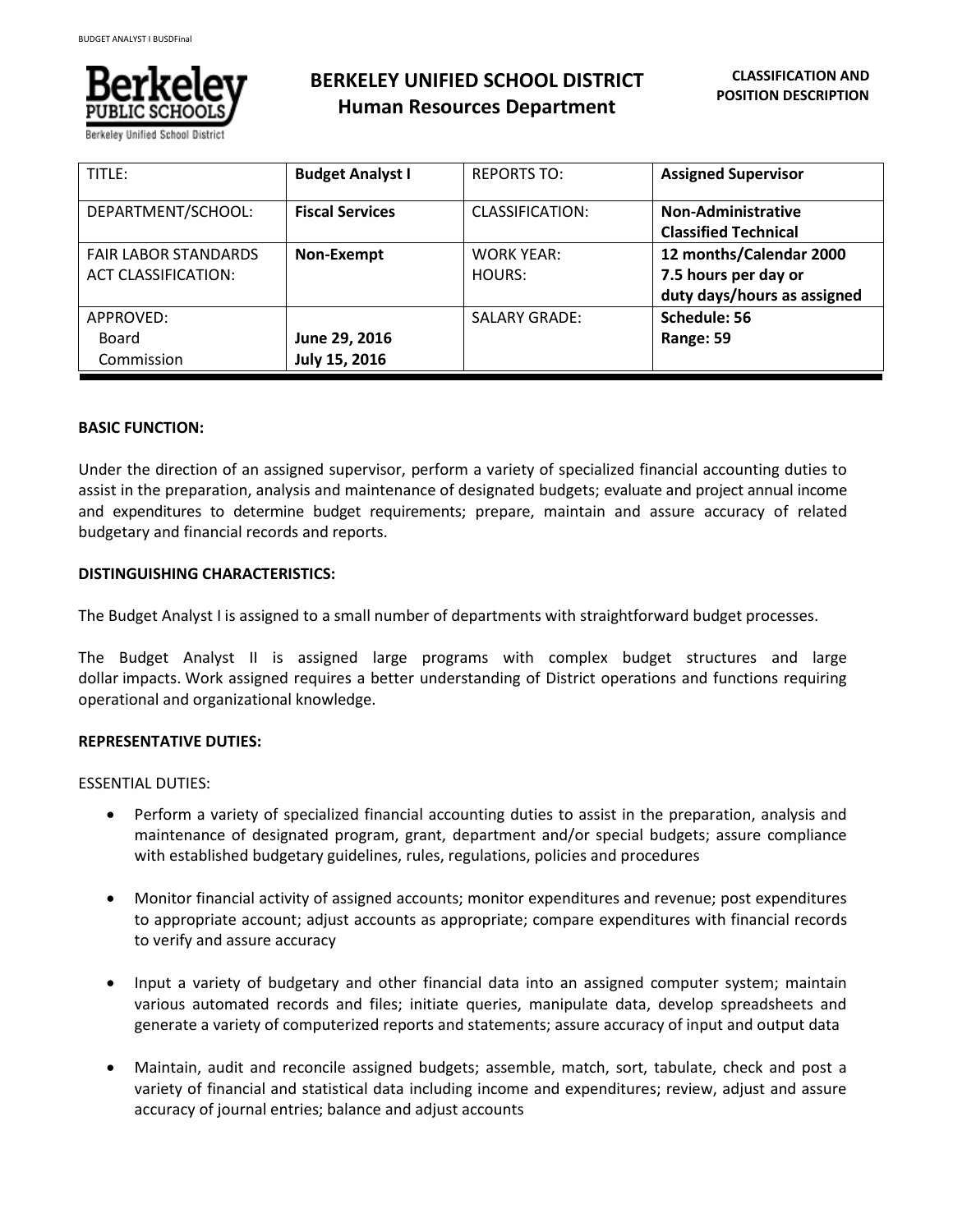- Research, compile, prepare and revise financial data related to assigned budgets, accounts and activities; prepare and maintain a variety of auditable financial records, reports and files related to budgets, accounts, income, expenditures and assigned activities
- Process and evaluate various forms and applications as assigned; compare and reconcile forms, statements, records, reports and other financial documents; identify errors and resolve discrepancies; input and initiate account transfers as needed
- Evaluate and project annual income and expenditures to determine budget requirements; analyze budgetary data and provide administrators with recommendations concerning budget development, projections and administration
- Compile, research and evaluate a variety fiscal information related to assigned fiscal functions; assemble and distribute related materials; assure mandated reports are submitted to appropriate agencies according to established time lines
- Serve as a technical resource to personnel, outside agencies and others concerning assigned budgets respond to inquiries and provide technical information concerning related accounts, funds, transactions, records, standards, laws, regulations, policies and procedures
- Analyze purchase orders to assure compliance with Governmental Accounting Standards; provide coding for purchase orders
- Reconcile cash in bank and petty cash accounts with bank statements
- Communicate with personnel and outside agencies to exchange information and resolve issues or concerns
- Operate a variety of office equipment including a calculator, copier, fax machine, 10-key, computer and assigned software; operate a money calculating machine as assigned
- Attend meetings as assigned by the position

# OTHER DUTIES: Perform related duties as assigned

# **KNOWLEDGE AND ABILITIES:**

# KNOWLEDGE OF:

General accounting, budget and business functions of an educational organization Preparation, review and control of assigned budgets and accounts Preparation of financial statements and comprehensive budget reports General theory and application of budgetary planning and control in a school system Financial and statistical record-keeping techniques Methods, procedures and terminology used in technical accounting work Applicable laws, codes, regulations, policies and procedures Financial analysis and projection techniques Data control procedures and data entry operations Oral and written communication skills Interpersonal skills using tact, patience and courtesy Modern office practices, procedures and equipment Operation of a computer and assigned software Arithmetic computations